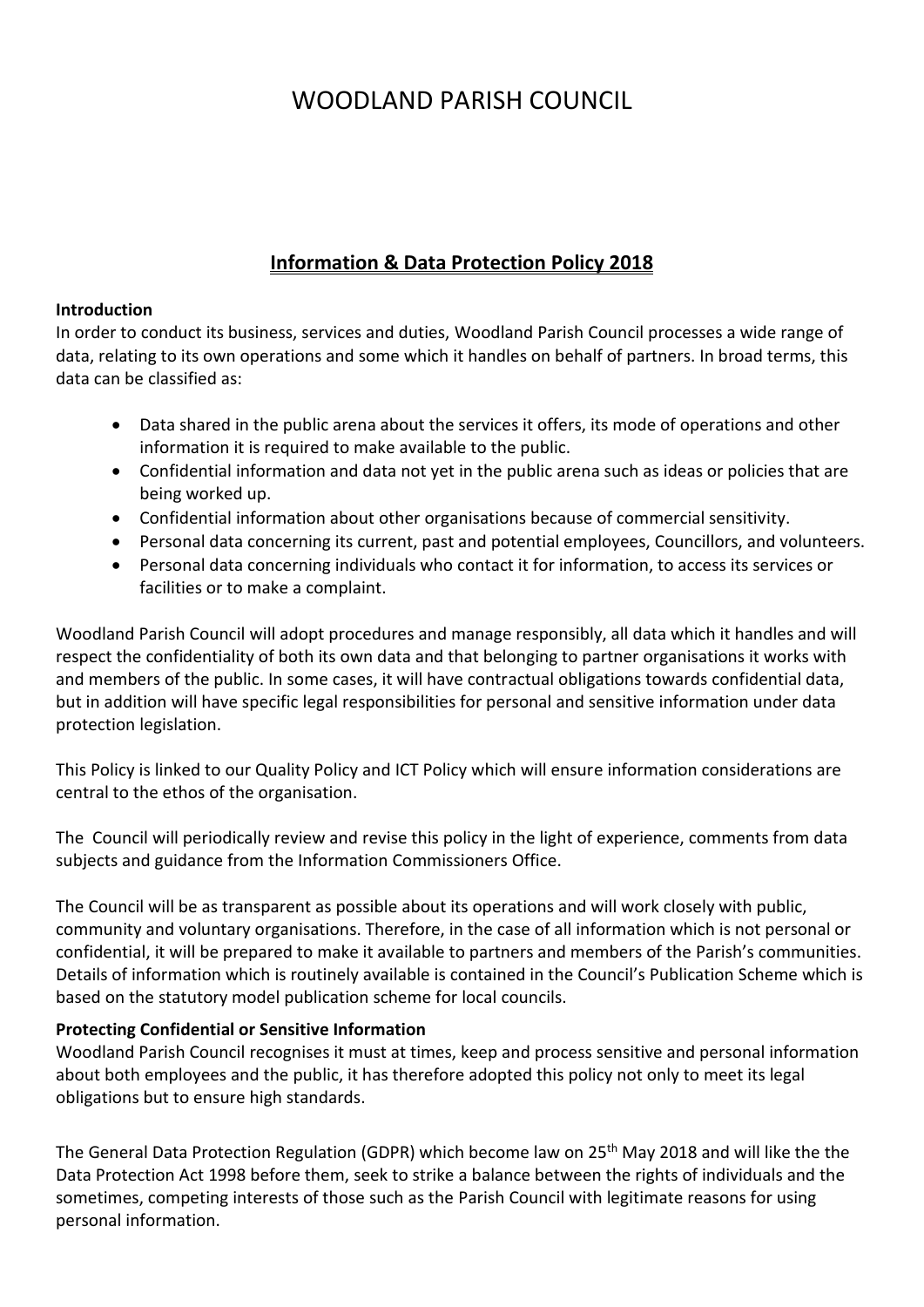## **The policy is based on the premise that Personal Data must be:**

- Processed fairly, lawfully and in a transparent manner in relation to the data subject.
- Collected for specified, explicit and legitimate purposes and not further processed in a manner that is incompatible with those purposes.
- Adequate, relevant and limited to what is necessary in relation to the purposes for which they are processed.
- Accurate and, where necessary, kept up to date.
- Kept in a form that permits identification of data subjects for no longer than is necessary for the purposes for which the personal data are processed.
- Processed in a manner that ensures appropriate security of the personal data including protection against unauthorised or unlawful processing and against accidental loss, destruction or damage, using appropriate technical or organisational measures.

## **Data Protection Terminology**

**Data subject** - means the person whose personal data is being processed. That may be an employee, prospective employee, associate or prospective associate of BTC or someone transacting with it in some way, or an employee, Member or volunteer with one of our clients, or persons transacting or contracting with one of our clients when we process data for them.

**Personal data** - means any information relating to a natural person or data subject that can be used directly or indirectly to identify the person.

It can be anything from a name, a photo, and an address, date of birth, an email address, bank details, and posts on social networking sites or a computer IP address.

**Sensitive personal data** - includes information about racial or ethnic origin, political opinions, and religious or other beliefs, trade union membership, medical information, sexual orientation, genetic and biometric data or information related to offences or alleged offences where it is used to uniquely identify an individual.

**Data controller** - means a person who (either alone or jointly or in common with other persons) (e.g. Town/Parish Council, employer, council) determines the purposes for which and the manner in which any personal data is to be processed.

**Data processor** - in relation to personal data, means any person (other than an employee of the data controller) who processes the data on behalf of the data controller.

**Processing information or data** - means obtaining, recording or holding the information or data or carrying out any operation or set of operations on the information or data, including:

- organising, adapting or altering it
- retrieving, consulting or using the information or data
- disclosing the information or data by transmission, dissemination or otherwise making it available
- aligning, combining, blocking, erasing or destroying the information or data. regardless of the o technology used.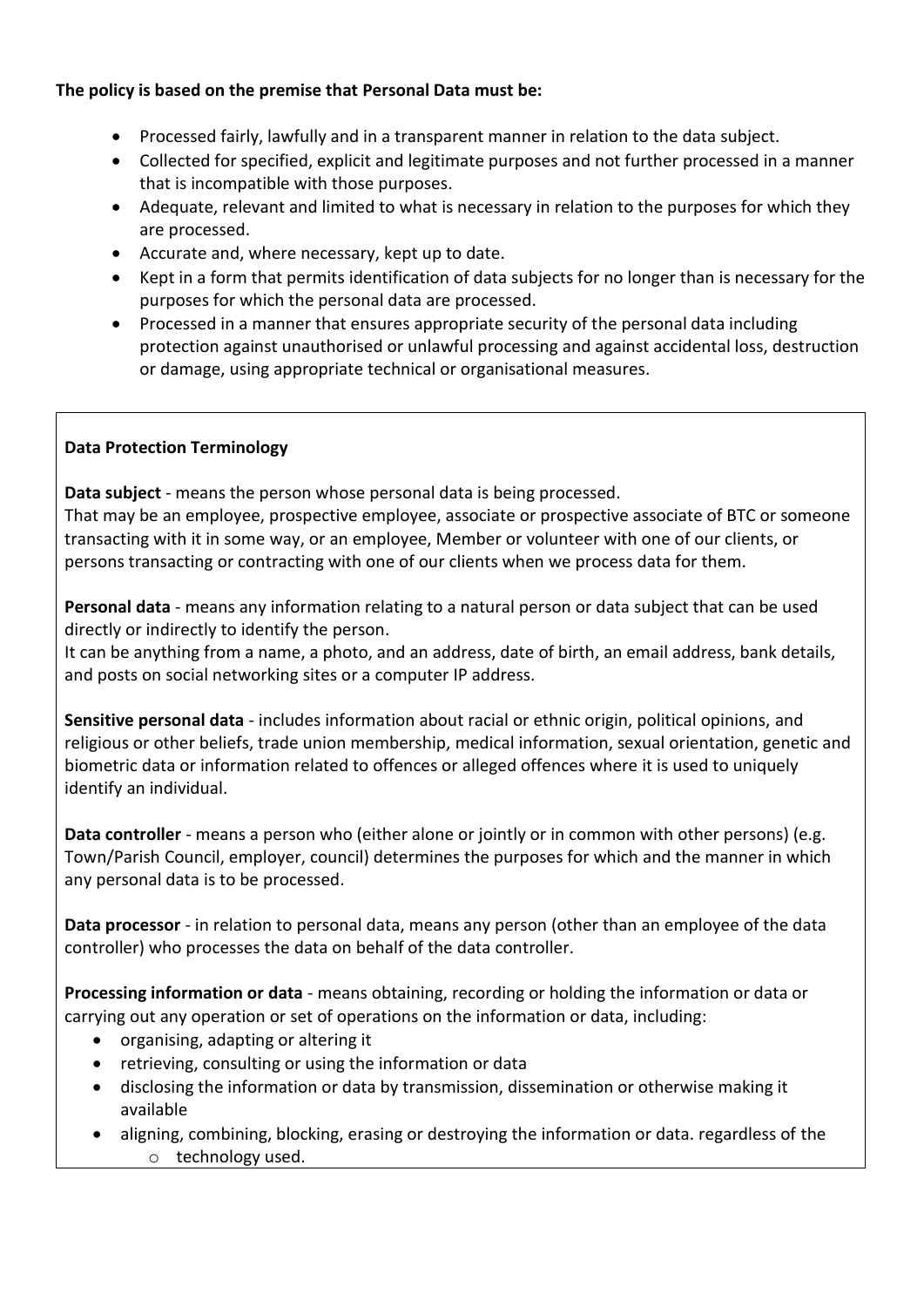Woodland Parish Council processes **personal data** in order to:

- fulfil its duties as an employer by complying with the terms of contracts of employment, safeguarding the employee and maintaining information required by law.
- pursue the legitimate interests of its business and its duties as a public body, by fulfilling contractual terms with other organisations, and maintaining information required by law.
- monitor its activities including the equality and diversity of its activities
- fulfil its duties in operating the business premises including security
- assist regulatory and law enforcement agencies
- process information including the recording and updating details about its Councillors, employees, partners and volunteers.
- process information including the recording and updating details about individuals who contact it for information, or to access a service, or make a complaint.
- undertake surveys, censuses and questionnaires to fulfil the objectives and purposes of the Council.
- undertake research, audit and quality improvement work to fulfil its objects and purposes.
- carry out Council administration.

Where appropriate and governed by necessary safeguards we will carry out the above processing jointly with other appropriate bodies from time to time.

## **The Council will ensure that at least one of the following conditions is met for personal information to be considered fairly processed:**

- The individual has consented to the processing
- Processing is necessary for the performance of a contract or agreement with the individual
- Processing is required under a legal obligation
- Processing is necessary to protect the vital interests of the individual
- Processing is necessary to carry out public functions
- Processing is necessary in order to pursue the legitimate interests of the data controller or third parties.

Particular attention is paid to the processing of any **sensitive personal information** and the Parish Council will ensure that at least one of the following conditions is met:

- Explicit consent of the individual
- Required by law to process the data for employment purposes
- A requirement in order to protect the vital interests of the individual or another person

## **Who is responsible for protecting a person's personal data?**

The Parish Council as a corporate body has ultimate responsibility for ensuring compliance with the Data Protection legislation. The Council has delegated this responsibility day to day to the Clerk.

- Email: woodlandparishcouncil@btinternet.com
- Phone: 01388 718659
- Correspondence: The Parish Clerk, Woodland House, Woodland, Bishop Auckland, Co Durham. DL13 5RH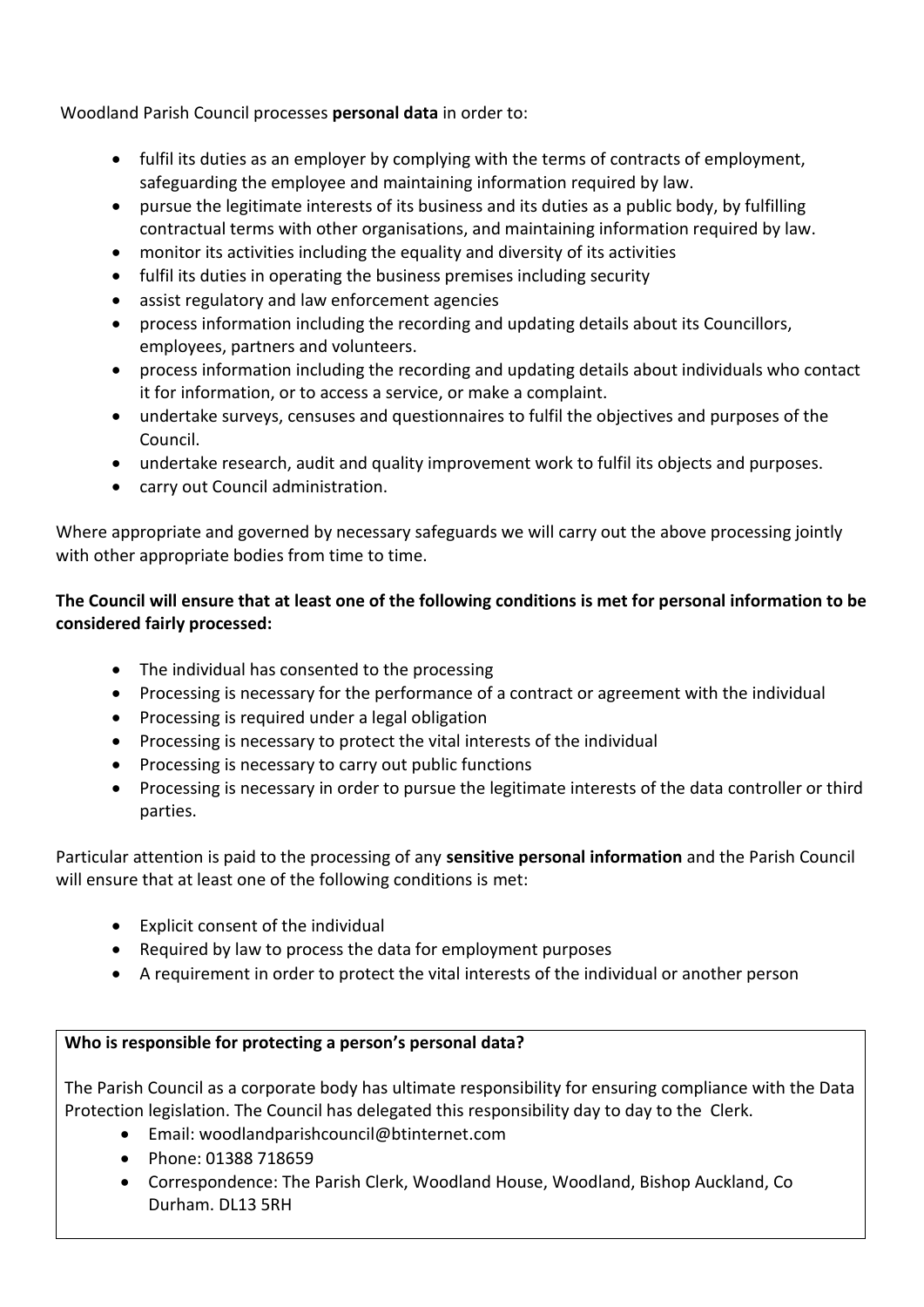#### **Diversity Monitoring**

Woodland Parish Council monitors the diversity of its employees, and Councillors, in order to ensure that there is no inappropriate or unlawful discrimination in the way it conducts its activities. It undertakes similar data handling in respect of prospective employees. This data will always be treated as confidential. It will only be accessed by authorised individuals within the Council and will not be disclosed to any other bodies or individuals. Diversity information will never be used as selection criteria and will not be made available to others involved in the recruitment process. Anonymised data derived from diversity monitoring will be used for monitoring purposes and may be published and passed to other bodies.

The Council will always give guidance on personnel data to employees, councillors, partners and volunteers through a Privacy Notice and ensure that individuals on whom personal information is kept are aware of their rights and have easy access to that information on request.

Appropriate technical and organisational measures will be taken against unauthorised or unlawful processing of personal data and against accidental loss or destruction of, or damage to, personal data. Personal data shall not be transferred to a country or territory outside the European Economic Areas unless that country or territory ensures an adequate level of protection for the rights and freedoms of data subjects in relation to the processing of personal data.

#### **Information provided to us**

The information provided (personal information such as name, address, email address, phone number) will be processed and stored so that it is possible for us to contact, respond to or conduct the transaction requested by the individual. By transacting with Woodland Parish Council, individuals are deemed to be giving consent for their personal data provided to be used and transferred in accordance with this policy, however where ever possible specific written consent will be sought. It is the responsibility of those individuals to ensure that the Parish Council is able to keep their personal data accurate and up-to-date. The personal information will be not shared or provided to any other third party or be used for any purpose other than that for which it was provided.

## **The Councils Right to Process Information**

General Data Protection Regulations (and Data Protection Act) Article 6 (1) (a) (b) and (e) Processing is with consent of the data subject, or Processing is necessary for compliance with a legal obligation. Processing is necessary for the legitimate interests of the Council.

## **Information Security**

The Parish Council cares to ensure the security of personal data. We make sure that your information is protected from unauthorised access, loss, manipulation, falsification, destruction or unauthorised disclosure. This is done through appropriate technical measures and appropriate policies.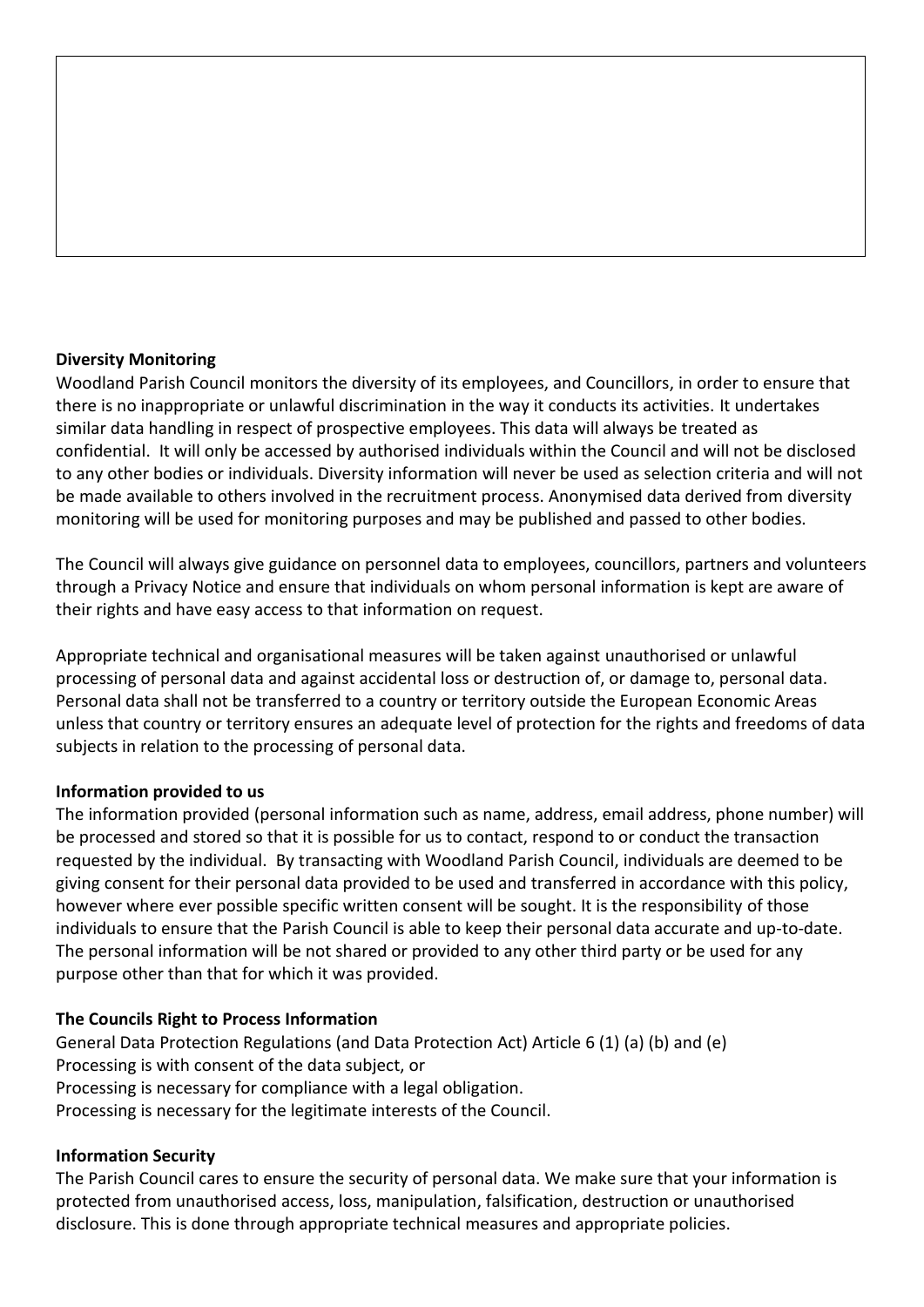We will only keep your data for the purpose it was collected for and only for as long as is necessary, after which it will be deleted.

## **Children**

We will not process any data relating to a child (under 13) without the express parental/ guardian consent of the child concerned.

## **Rights of a Data Subject**

**Access to Information:** an individual has the right to request access to the information we have on them. They can do this by contacting the Clerk.

**Information Correction:** If they believe that the information we have about them is incorrect, they may contact us so that we can update it and keep their data accurate. Please contact: The Clerk.

**Information Deletion:** If the individual wishes the Town Council to delete the information about them, they can do so by contacting the The Clerk.

**Right to Object:** If an individual believes their data is not being processed for the purpose it has been collected for, they may object by contacting the The Clerk. The Parish Council does not use automated decision making or profiling of individual personal data.

**Complaints:** If an individual has a complaint regarding the way their personal data has been processed, they may make a complaint to the The Clerk or the Information Commissioners Office **[casework@ico.org.uk](mailto:casework@ico.org.uk)** Tel: 0303 123 1113.

The Council will always give guidance on personnel data to employees through the Employee handbook.

The Council will ensure that individuals on whom personal information is kept are aware of their rights and have easy access to that information on request.

## **Making Information Available**

The Publication Scheme is a means by which the Council can make a significant amount of information available routinely, without waiting for someone to specifically request it. The scheme is intended to encourage local people to take an interest in the work of the Council and its role within the community.

In accordance with the provisions of the Freedom of Information Act 2000, this Scheme specifies the classes of information which the Council publishes or intends to publish. It is supplemented with an Information Guide which will give greater detail of what the Council will make available and hopefully make it easier for people to access it.

All formal meetings of Council and its committees are subject to statutory notice being given on notice boards, the Website and sent to the local media. The Council publishes an annual programme in May each year. All formal meetings are open to the public and press and reports to those meetings and relevant background papers are available for the public to see. The Council welcomes public participation and has a public participation session on each Council and committee meeting. Details can be seen in the Council's Standing Orders, which are available on its Website or at its Offices.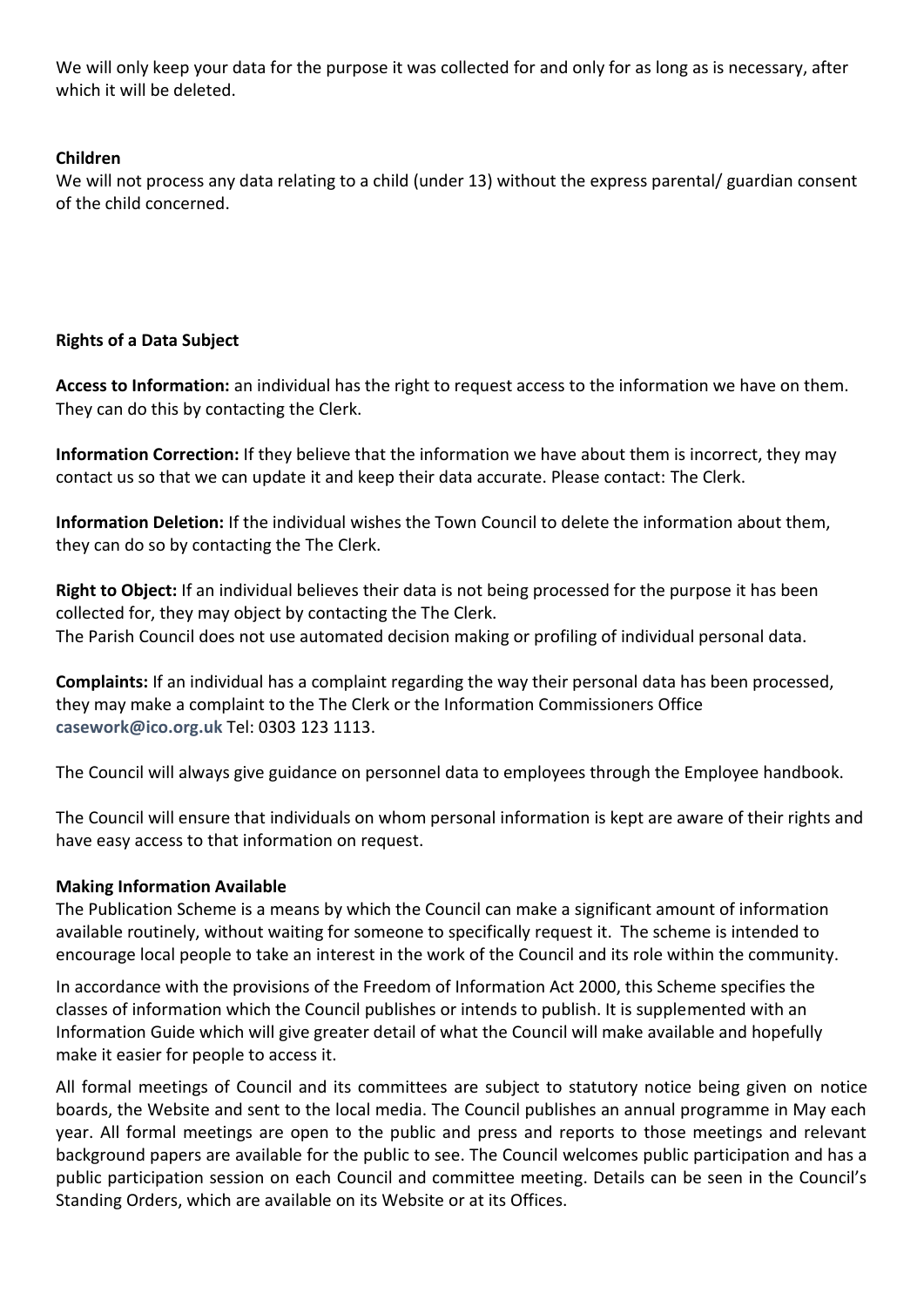Occasionally, Council or committees may need to consider matters in private. Examples of this are matters involving personal details of staff, or a particular member of the public, or where details of commercial/contractual sensitivity are to be discussed. This will only happen after a formal resolution has been passed to exclude the press and public and reasons for the decision are stated. Minutes from all formal meetings, including the confidential parts are public documents.

The Openness of Local Government Bodies Regulations 2014 requires written records to be made of certain decisions taken by officers under delegated powers. These are not routine operational and administrative decisions such as giving instructions to the workforce or paying an invoice approved by Council, but would include urgent action taken after consultation with the Chairman, such as responding to a planning application in advance of Council. In other words, decisions which would have been made by Council or committee had the delegation not been in place.

The 2014 Regulations also amend the Public Bodies (Admission to Meetings) Act 1960 to allow the public or press to film, photograph or make an audio recording of council and committee meetings normally open to the public. The Council will where possible facilitate such recording unless it is being disruptive. It will also take steps to ensure that children, the vulnerable and members of the public who object to being filmed are protected without undermining the broader purpose of the meeting.

The Council will be pleased to make special arrangements on request for persons who do not have English as their first language or those with hearing or sight difficulties.

#### **Disclosure Information**

The Council will as necessary undertake checks on both staff and Members with the the Disclosure and Barring Service and will comply with their Code of Conduct relating to the secure storage, handling, use, retention and disposal of Disclosures and Disclosure Information. It will include an appropriate operating procedure in its integrated quality management system.

#### **Data Transparency**

The Council has resolved to act in accordance with the Code of Recommended Practice for Local Authorities on Data Transparency (September 2011). This sets out the key principles for local authorities in creating greater transparency through the publication of public data and is intended to help them meet obligations of the legislative framework concerning information.

"Public data" means the objective, factual data on which policy decisions are based and on which public services are assessed, or which is collected or generated in the course of public service delivery.

The Code will therefore underpin the Council's decisions on the release of public data and ensure it is proactive in pursuing higher standards and responding to best practice as it develops.

The principles of the Code are:

**Demand led:** new technologies and publication of data should support transparency and accountability **Open:** the provision of public data will be integral to the Council's engagement with residents so that it drives accountability to them.

**Timely**: data will be published as soon as possible following production.

Government has also issued a further Code of Recommended Practice on Transparency, compliance of which is compulsory for parish councils with turnover (gross income or gross expenditure) not exceeding £25,000 per annum. These councils will be exempt from the requirement to have an external audit from April 2017. Woodland Parish Council will ensure the following information is published on its Website for ease of access: